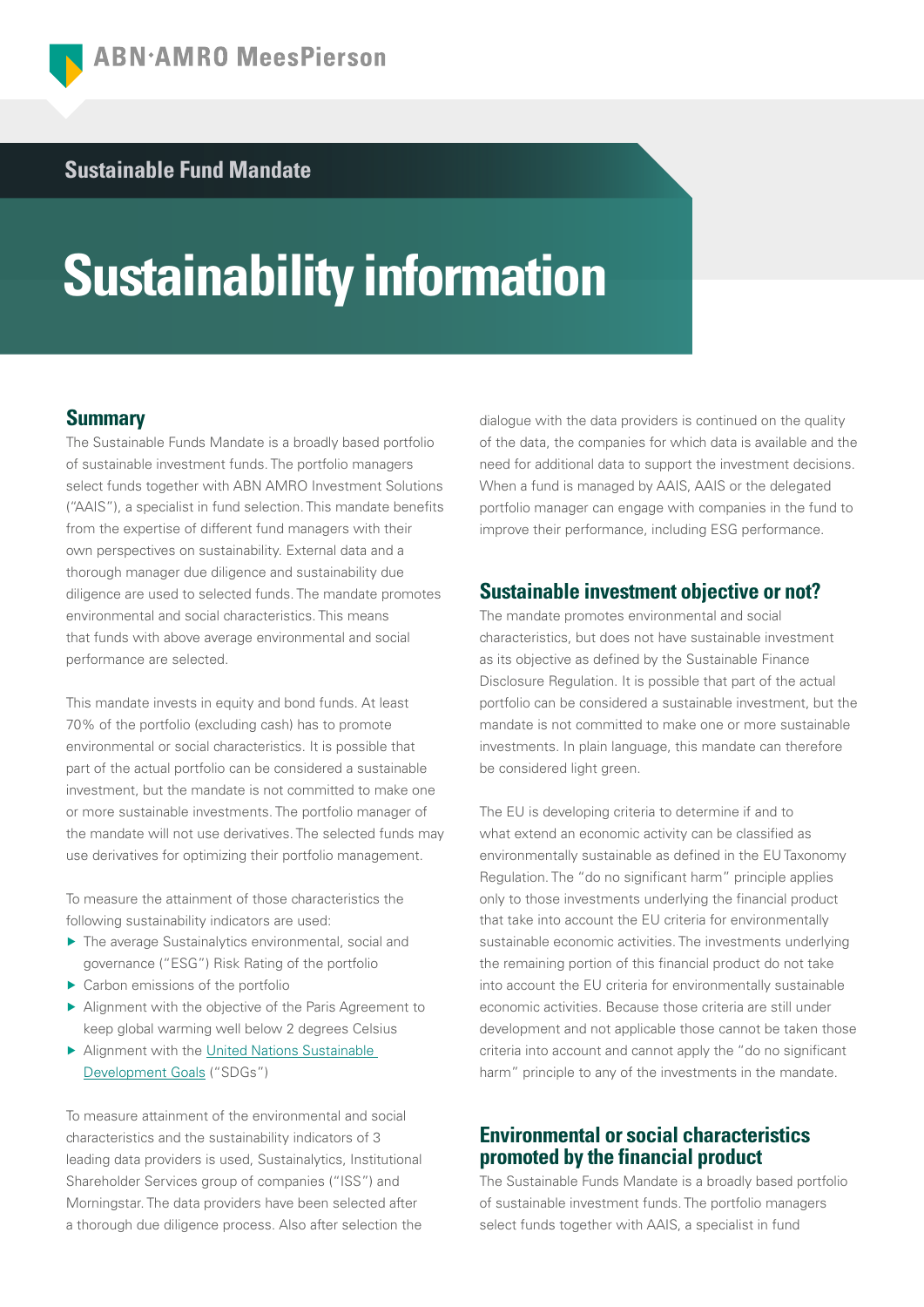selection. Funds can be managed by AAIS together with an investment delegate or managed by an external manager. The mandate benefits from the expertise of different fund managers with their own perspectives on sustainability.

The mandate promotes environmental and social characteristics. This means that funds with above average environmental and social performance are selected. However, the exact environmental and social characteristics promoted can differ for each selected fund and it's manager. This starts with an exclusion of controversial activities and/ or countries in combination with good ESG performance and good corporate governance. A positive contribution to the SDGs can be part of their thematic investment approach. The fund manager should also have a solid engagement policy and be signatory of the Principles of Responsible Investment ("PRI").

## **Investment strategy**

Funds that promote environmental or social characteristics or funds that have sustainable investment as its objective are eligible, provided that the companies in which the investments are made follow good corporate governance practices. Funds can be managed by AAIS together with an investment delegate or managed by an external manager. If a fund is managed by AAIS the fund portfolio has to comply with: 1) positive selection based on ESG performance, 2) exclusion of controversial activities, 3) exclusion of controversial countries and 4) good corporate governance practices.

#### Positive selection based on ESG performance

The ESG performance of a company or country is assessed, using the model of a data provider or a well-documented proprietary model of the sub-advisor. Two different strategies can be considered:

- ▶ Best-in-class. In this case the ESG performance is compared to that of other companies in the universe, sector or other peer group. Only companies and countries with ESG performance in the best 50% are eligible. In exceptional cases the ESG performance can be outside the best 50% if it is expected that the ESG performance will improve. This can for example be the case if a company is a pioneer or influencer that has the potential to disrupt a sector.
- ▶ ESG trend. Companies with improving ESG performance are then overweight, while companies with deteriorating ESG performance are underweight.

### Exclusion of controversial activities

- ▶ Exclusion of the following controversial activities:
	- > Companies with involvement in weapons production, including companies that have 10% or more ownership in companies with involvement in controversial weapons
	- > Companies with involvement in tobacco production (growers and manufacturers)
	- > Companies that are breach the principles of the UN Global Compact
- ▶ Companies with involvement (exceeding 5% of total turnover) in:
	- > Cannabis for recreational purposes
	- > Addictive gambling
	- > Animal fur and specialty leather
	- > Arctic drilling, shale gas and oil sand extraction methods
	- > Coal mining
	- > Adult entertainment
	- > Genetically Modified Organisms (GMOs)
	- > Animal testing, unless i) legally required and ii) commitment to perform in the least harmful way
- ▶ Companies with involvement (exceeding 15% of total turnover) in thermal coal power generation
- ▶ Companies with involvement (exceeding 50% of total turnover) in trading and/or wholesale of tobacco

### Exclusion of controversial countries

Securities issued by governments of the following countries are excluded:

- ▶ Countries on ABN AMRO's Security Sanctions List
- ▶ Countries that have not ratified the Non-Proliferation of Nuclear Weapons Treaty\*
- ▶ Countries that have not ratified the Paris Agreement\*
- ▶ Countries that have not ratified the ILO Convention 182 on Child Labour\*

\* Unless it concerns a green bond. A green bond is a fixed-income instrument that is specifically earmarked to raise money for climate and environmental projects.

#### Good corporate governance practices

The corporate governance practices is assessed based on data from Sustainalytics. The ESG Risk Rating and involvement in events that constitute controversies with high impact or breaches of the UN Global Compact are used to assess corporate governance practices. Sustainalytics' ESG Risk Rating is available here [https://www.sustainalytics.com/](https://www.sustainalytics.com/esg-ratings/) [esg-ratings/](https://www.sustainalytics.com/esg-ratings/).

If a fund is managed by an external manager (not AAIS) the ESG performance of the fund should be above average. The Morningstar Sustainability Rating (also called Globes) is used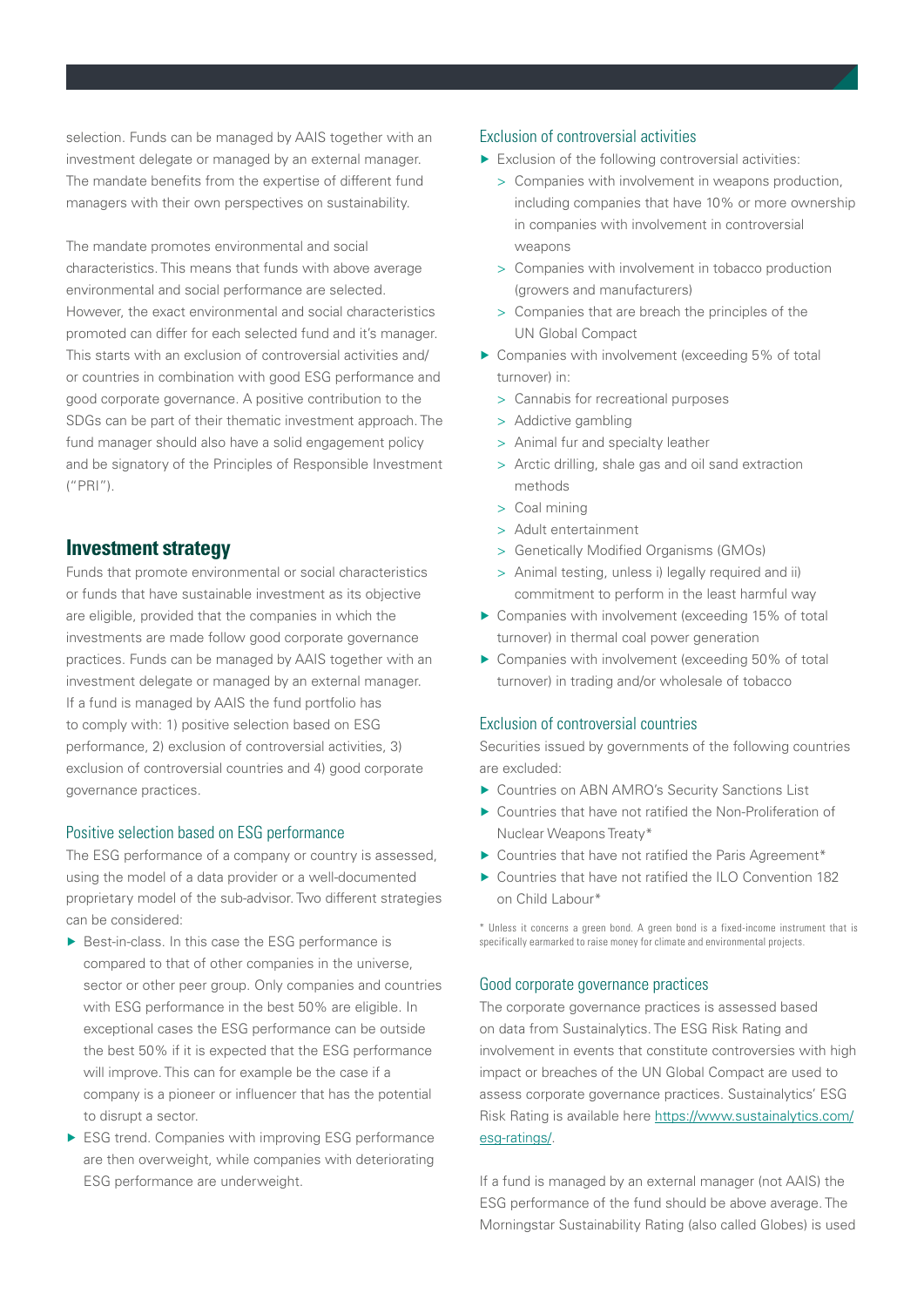to assess the ESG performance of the fund. Only funds with 4 or 5 Globes (out of 5) are eligible for the mandate. The Morningstar Sustainability Rating is available on the fund page at the website of Morningstar and at ABN AMRO. Besides this external view on sustainability an extensive manager due diligence and sustainability due diligence is performed before a fund is selected, see the section Due Diligence.

## **Proportion of investments**

The mandate invests in equity funds and bond funds. At least 70% of the portfolio (excluding cash) has to promote environmental or social characteristics. The remainder can consist of cash, cash equivalents or money market instruments. It is possible that part of the actual portfolio can be considered a sustainable investment, but the mandate is not committed to make one or more sustainable investments. Except for cash and cash equivalents the mandate is invested in funds. The portfolio manager of the Mandate will not use derivatives. The selected Funds may use derivatives for optimizing their portfolio management.

## **Monitoring of environmental and social characteristics**

AAIS performs a regular check if the funds they manage are compliant with the criteria related to 1) positive selection based on ESG performance, 2) exclusion of controversial activities, 3) exclusion of controversial countries and 4) good corporate governance practices. The portfolio managers of the Mandate follow the funds on a continuous basis, including the Morningstar Sustainability Rating (the Globes).

To measure the attainment of those characteristics the following sustainability indicators are used:

- ▶ The average Sustainalytics ESG Risk Rating of the portfolio
- $\blacktriangleright$  Carbon emissions of the portfolio
- ▶ Alignment with the objective of the Paris Agreement to keep global warming well below 2 degrees Celsius
- ▶ Alignment with the SDGs

See the next section for more information on the methodologies used. Clients are informed on a quarterly basis how the portfolio performs on those sustainability indicators.

# **Methodologies**

External data providers are used to assess the sustainability indicators.

#### ESG Risk Rating

ESG Risk Rating of Sustainalytics is used to analyse sustainability risk for corporates. The ESG Risk Rating measures the degree to which a company's economic value is at risk driven by unmanaged sustainability risk. A lower score represents less unmanaged sustainability risk and is thus better than a high score. To determine the ESG Risk Rating of a company the company's exposure to sustainability risk is assessed and how well a company is managing the sustainability risks it is exposed to. The difference between those two is the unmanaged sustainability risk or the ESG Risk Rating. A company's exposure to sustainability risk depends on material ESG conditions for the sub-industry, company specific exposure to ESG conditions and ESG events the company is involved in like controversies and UN Global Compact breaches. Although Sustainalytics assigns the ESG Risk Rating based on extensive research it remains an opinion and others (e.g. other data providers) can have a different view on the sustainability risk of a corporate.

## Carbon emission of the portfolio

Data of the ISS is used to monitor carbon emissions of the portfolio. When available ISS will use self-reported data. ISS has developed a sophisticated methodology to estimate the carbon emissions of non-reporting companies, which can be different from their actual carbon emissions.

## Alignment with the objective of the Paris Agreement to keep global warming well below 2 degrees Celsius

The Paris Agreement is an international treaty that was adopted in 2015 by 195 member states of the United Nations to combat global warming. Here also data from ISS is used. To see whether a company will achieve the 2 degrees Celsius scenario, ISS has drawn up a calculation method. The expected future emissions are calculated for each company, given the sustainability strategy of the companies and the sectors in which they operate.

#### Alignment with the SDGs

In total, there are seventeen goals that are closely related to each other. Each goal has underlying targets that help measure progress towards a better world by 2030. The SDGs are the blueprint for achieving a better and more sustainable future for everyone. They address the global challenges we face. The aim is therefore to achieve the goals by 2030. ISS has derived 15 measurable sustainability categories based on the SDGs. These 15 goals are divided into 7 social and 8 environmental goals. The revenues of a company are assessed and it is determined which percentage has a positive, neutral and negative impact on the goal.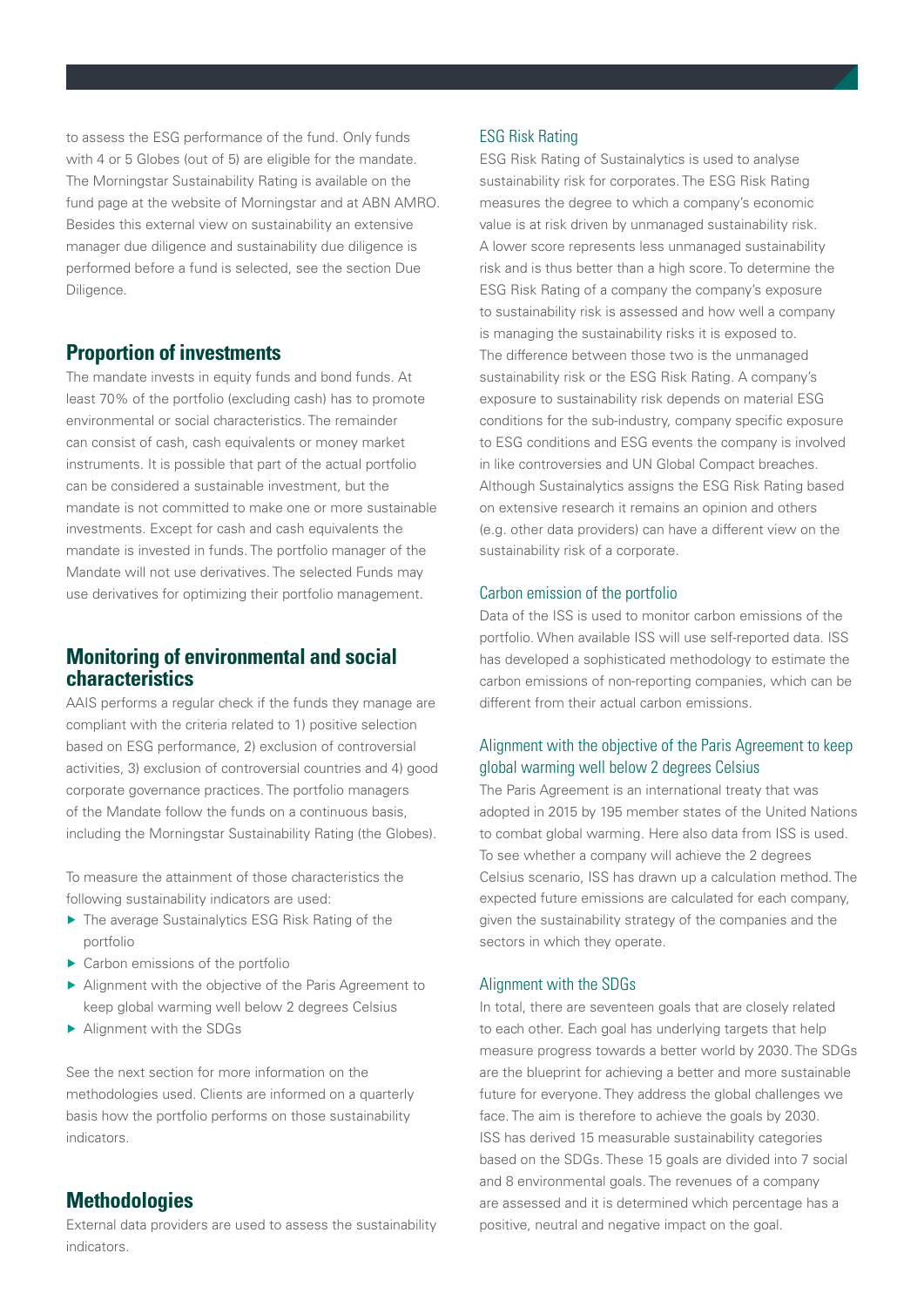## **Data sources and processing**

To measure attainment of the environmental and social characteristics and the sustainability indicators data of Sustainalytics, ISS and Morningstar is used.

## **Sustainalytics**

Sustainalytics, a Morningstar company, is a global leader in ESG and Corporate Governance research and ratings. Over the last 25 years, Sustainalytics has brought together leading ESG research and client servicing professionals to retain that personal touch that has helped us to grow. Today, Sustainalytics supports hundreds of the world's foremost investors who incorporate ESG and corporate governance insights into their investment processes. Sustainalytics is a ESG research provider and does not endorse any product. Sustainalytics information contained herein do not constitute investment advice and cannot be interpreted as an offer or indication to buy or sell securities. For more information, visit <http://www.sustainalytics.com/legal-disclaimers>

#### ISS

Founded in 1985, ISS empowers investors and companies to build for long-term and sustainable growth by providing high-quality data, analytics, and insight. With nearly 2,000 employees spread across 30 U.S. and international locations, ISS is today the world's leading provider of corporate governance and responsible investment solutions. For more information, visit<https://www.issgovernance.com/>

#### **Morningstar**

Morningstar's strategy is to deliver insights and experiences essential to investing. Their proprietary data, independent research, effective investment strategies, and meaningful analytics power the digital solutions that investors across client segments have come to rely upon in their investment processes. In 2016, Morningstar released the Morningstar Sustainability Rating to help investors use ESG information to evaluate portfolios. The rating provides an objective way to evaluate how portfolios are meeting ESG challenges, based on underlying company ESG Risk Ratings from Sustainalytics (which is majority owned by Morningstar). For more information, visit, <https://www.morningstar.nl/nl/>

The data providers have been selected after a thorough due diligence process. Also after selection we remain in continuous dialogue with the data providers on the quality of the data, the companies for which data is available and the need for additional data to support the investment decisions.

The portfolio managers and analysts have access to the source data via webportals of the data providers, in FactSet

(an integrated data and software solution) and/or data shared via data feeds.

## **Limitations to the methodologies and data**

The methodologies and data used have in general the following limitations:

- ▶ Although the number of companies covered by data providers has increased significantly over time, and still is increasing, a specific company cannot be assessed by a data provider. It will than discussed with the data provider if the company can be added to their universe.
- ▶ Companies do not always report the data needed for a proper assessment by the data provider. In that case the data provider may engage with the company to obtain or disclose the data. In some cases missing data points can be estimated by the data providers, e.g. for carbon emissions. We do not estimate missing data ourselves.
- ▶ Different data providers can have different methodologies to assess ESG performance, which can result in a different opinion on the ESG performance. The outcome of their assessment is to some extend subjective. The portfolio managers will therefor also form their own opinion. The data providers have been selected after a thorough due diligence process to ensure their methodology is in line with best practices.
- ▶ Morningstar only assigns a Sustainability Rating if at least 67% of the portfolio's assets have a company ESG Risk Rating from Sustainalytics. Therefore, funds with at least 33% in government bonds or companies not covered by Sustainalytics research are not assigned a Sustainability Rating.

## **Due diligence**

Sustainable investment strategies are selected both on a thorough Management Due Diligence (MDD) and a Sustainability Due Diligence (SDD). The SDD forms an integral part of the selection process of a sustainable investment strategy. Furthermore the selection process is tailored to the specific nature of the sustainable strategy in question. In some strategies the investment team fully integrates financial and sustainable criteria in the security selection and portfolio construction, while in other strategies the financial and sustainable research process is more separated and conducted by different teams or by even different organisations.

In the SDD a comprehensive analysis is made about the following aspects (amongst others):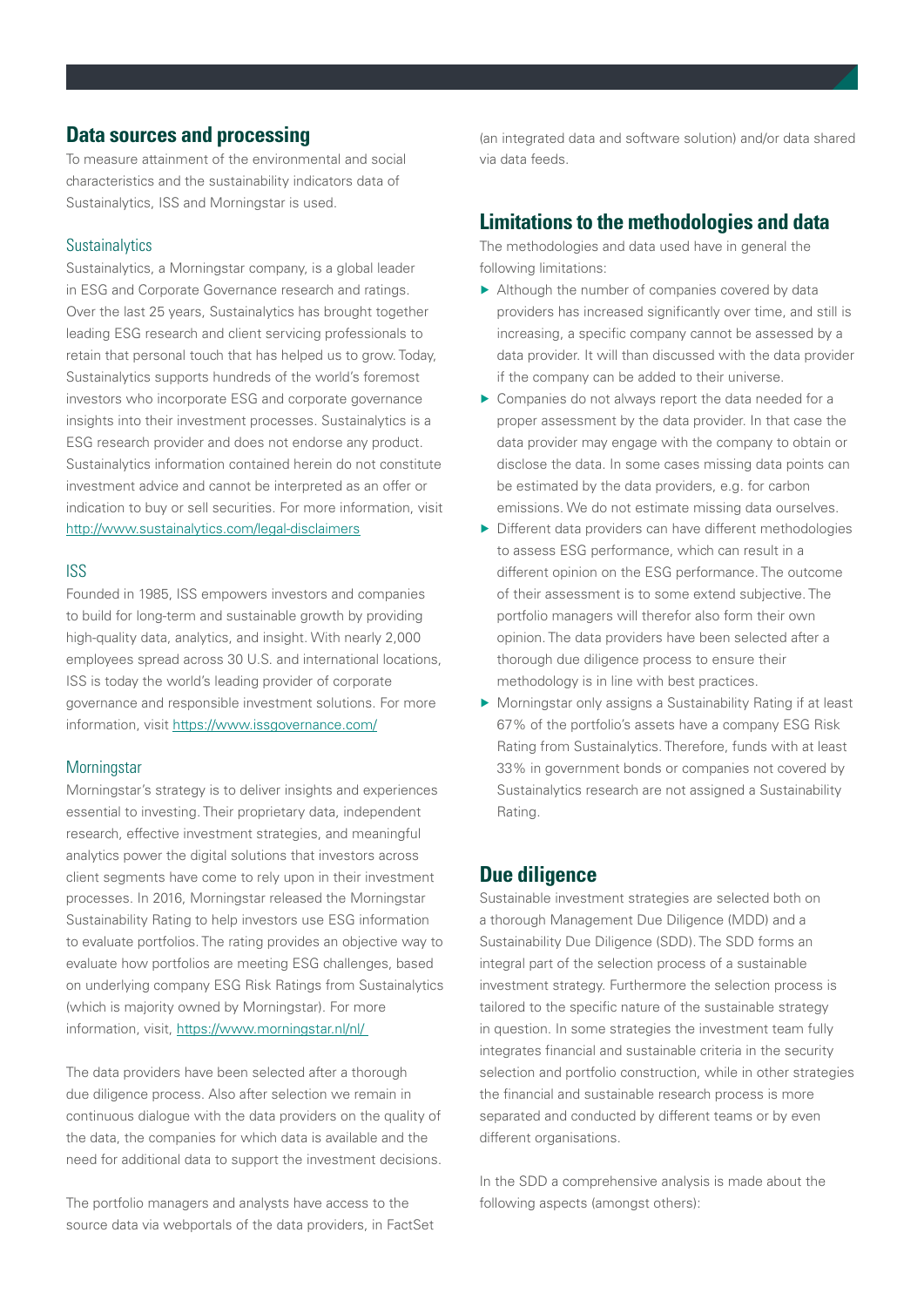- ▶ To what extent does the organisation has a clear and welldefined sustainability philosophy, so how is sustainability defined and to what extent is it integrated into the entire organisation?
- ▶ How broad is the definition of sustainability? To what extent does it address Environmental, Social, and Governance (ESG) criteria? The process should cover issues like business ethics, the environment, employees, the society, clients, competitors, suppliers, and corporate governance. Moreover, the process should assess controversial areas (animal welfare, GMO etc) and the most important product criteria (nuclear power, weapons, tobacco, pornography, fur, and addictive forms of gambling).
- ▶ To what extent are sustainability themes translated into specific criteria, and to what extent are companies assessed on generally accepted criteria, like child labour, corruption, involvement in society, repressive regimes, tax policies, accounting, board remuneration, board composition, voting rights, product quality and safety, marketing and anti-trust measures, health and safety, discrimination and diversity, freedom of union, working hours and remuneration, environmental care, energy and water efficiency, emissions, waste and re-cycling, and transport efficiency?
- ▶ To what extent do the criteria resemble the sustainable philosophy and to what extent are the sustainable criteria measurable?
- ▶ To what extent is the sustainable process documented and to what extent does the implementation of the criteria meet generally accepted, international standards?
- ▶ To what extent are the sustainable criteria translated and integrated into the investment process?
- ▶ Is the sustainable research of the strategy or the organisation of sufficiently high quality? This assesses the size and quality of the sustainable research team, the quality of sustainable data (either internally generated or outsourced), and the organisation and quality of the sustainable research process.
- ▶ Are there internal controls in place to safequard that the selected companies do indeed meet the sustainable criteria?

As mentioned, each sustainable investment process has its own specifics and therefore the SDD is to a certain extent tailor-made to the investment strategy at hand.

The SDD also contains a rating scheme, the Sustainability Rating, which needs to be used next to the Manager Rating to form an overall opinion of a sustainable investment strategy. For sustainable investment strategies both ratings are of equal importance. The Sustainability Rating contains the following elements:

- ▶ ESG Corporate Policy: UN PRI Implementation, Corporate policies
- ▶ ESG Team: Size and seniority, Quality and competence, Stability and continuity, Motivation and remuneration
- ▶ ESG Philosophy and Criteria: Sound and welldocumented, Negative and/or positive screening, engagement and voting
- ▶ ESG Process: Eligible universe, Exclusion policies, Research, Infrastructure, Available tools.
- ▶ Portfolio: Composition, Holdings, Controversies

## **Engagement policies**

When a fund is managed by AAIS, AAIS or the delegated portfolio manager can engage with companies in the fund. Engagement for funds that are managed by an external asset manager Different kind of engagements can be distinguished, of which some also apply to the Mandate, being:

- 1. Thematic engagement. This is pro-active engagement where a chosen (ESG) theme is engaged in depth with a group of companies for who the theme is relevant. The actual engagement themes are:
	- a. Environment: climate change, natural resources and pollution, waste and circular economy
	- b. Social: human and labour rights, human capital management and conduct, culture and ethics
	- c. Governance: board effectiveness, executive remuneration and shareholder protection and rights
	- d. Other: corporate reporting, risk management and business purpose and strategy.
- 2. Participation in collaborative engagement. By speaking to companies with an unified voice, investors can more effectively communicate their concerns to corporate management. The result is typically a more informed and constructive dialogue. ABN AMRO is a member of the Platform Living Wage Financials [\(https://www.livingwage.](https://www.livingwage.nl/) [nl/](https://www.livingwage.nl/)), which is an alliance of 15 financial institutions that encourages and monitors investee companies to address the non-payment of living wage in global supply chains.